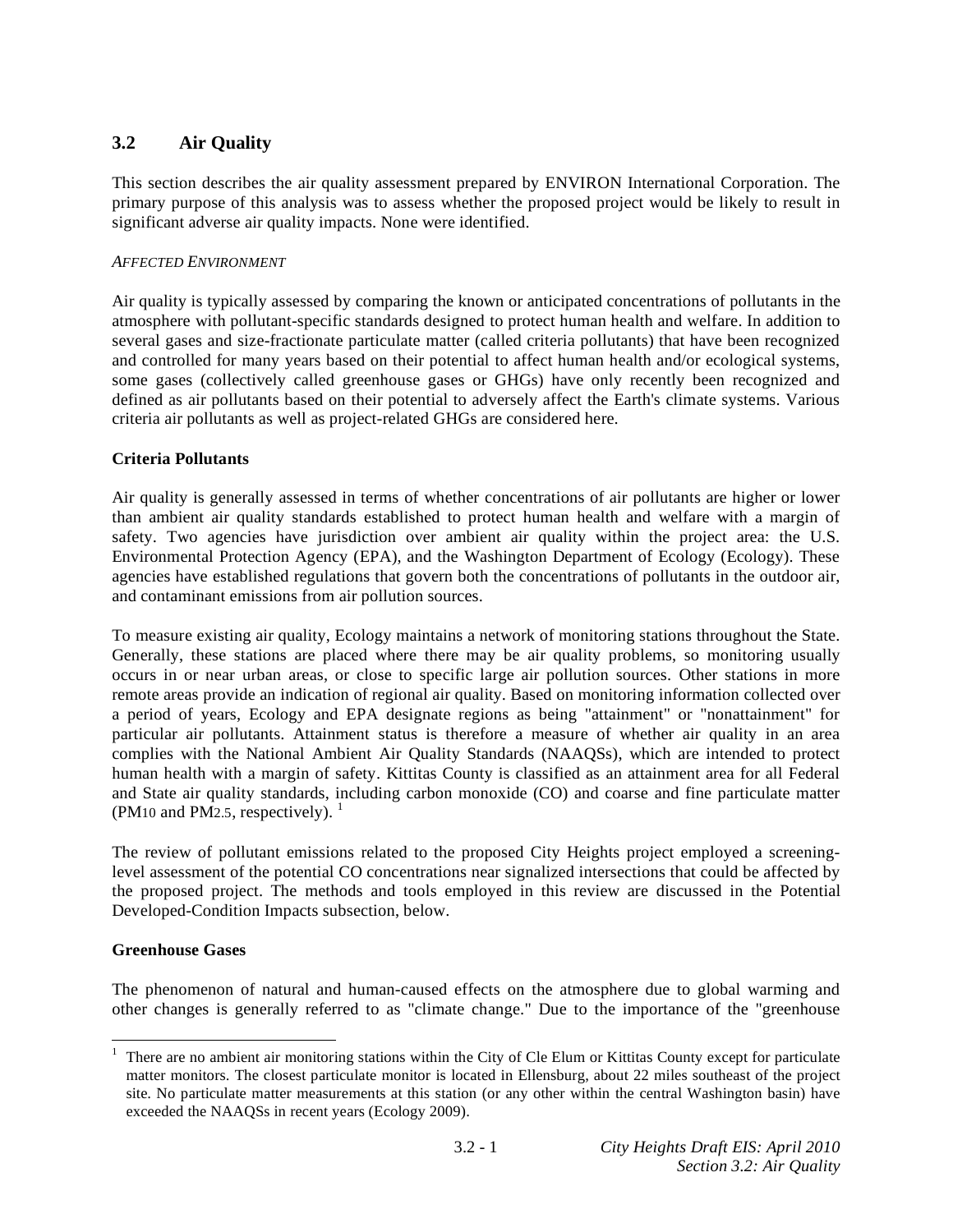effect" and related atmospheric warming to climate change, the gases that affect such warming are called greenhouse gases or GHGs. The GHGs of primary importance are carbon dioxide  $(CO<sub>2</sub>)$ , methane, ozone, and nitrous oxide. Because  $CO<sub>2</sub>$  is the most abundant of these gases (but not the most damaging on a volume basis because other gases persist much longer in the atmosphere), GHGs are now often quantified in terms of " $CO<sub>2</sub>$  equivalents," or  $CO<sub>2</sub>e$ .

Few data exist concerning existing emissions of GHGs within the project area. But recent legal developments in Washington and elsewhere have initiated broader considerations of such emissions and their potential effects on the atmosphere and on global climate. Although Washington has adopted emission reduction goals for GHGs, there are not yet any specific requirements for reducing GHG emissions or for assessing their potential environmental impacts. Until such rules or guidelines have been developed, the generally accepted approach is to quantify GHG emissions using the tools and techniques that are currently available. Thus, the air quality review for this project considered the potential life-cycle emissions of certain GHGs that can affect the global climate.

The analysis reviewed the proposed City Heights development alternatives to estimate potential projectrelated GHG emissions. The assessment was performed using tools that are still being developed and refined. Consequently, the GHG tabulation discussed below provides a preliminary indication of expected project-related GHG emissions. The context for this analysis and the methods employed are discussed in the Potential Developed-Condition Impacts subsection below.

## *POTENTIAL IMPACTS DURING CONSTRUCTION*

Potential impacts during construction of the proposed project would include dust and emissions from construction-related vehicles, and odors associated with paving and possibly other activities. Specifically quantifying the extent, duration, and nature of these sorts of impacts would, however, require an exhaustive analytical effort that is not warranted by the potential for such emissions to adversely impact off-site locations. Therefore what follows is a qualitative discussion of potential impacts during construction for each of the alternatives.

*Alternative 1: Preferred*. Development of the project would involve construction of residences and commercial buildings and creation of roads and other infrastructure improvements. Such activities could result in temporary, localized increases in particulate concentrations due to emissions from constructionrelated sources. For example, dust from short-term construction activities such as excavation, grading, sloping and filling would contribute to ambient concentrations of suspended particulate matter. Construction contractor(s) would be required to comply with Ecology regulations requiring that reasonable precautions be taken to minimize fugitive dust emissions (WAC 173-400-040). Taking such precautions would substantially reduce the likelihood that such emissions would adversely affect off-site locations.

Construction would require the use of heavy trucks, excavators, graders and a range of smaller equipment such as generators, pumps, and compressors. Emissions from existing traffic in the vicinity of the project area would outweigh any slight degradation of local air quality that could result from construction equipment emissions. Nonetheless, emissions from such sources, and especially from diesel-fueled engines, are coming under increasing scrutiny by agencies because of their suspected risk to human health. Specific dose/response effects are unknown, but long-term exposure to excessive amounts of diesel emissions could represent a health risk, especially to sensitive individuals like the chronically ill, the old, and the very young. Hence, although there is little or no danger of such emissions resulting in pollutant concentrations that would exceed an applicable ambient air quality standard, pollution control agencies are now urging that emissions from diesel equipment be minimized to the extent practicable in order to reduce potential health risks. By minimizing on-site diesel engine idling and locating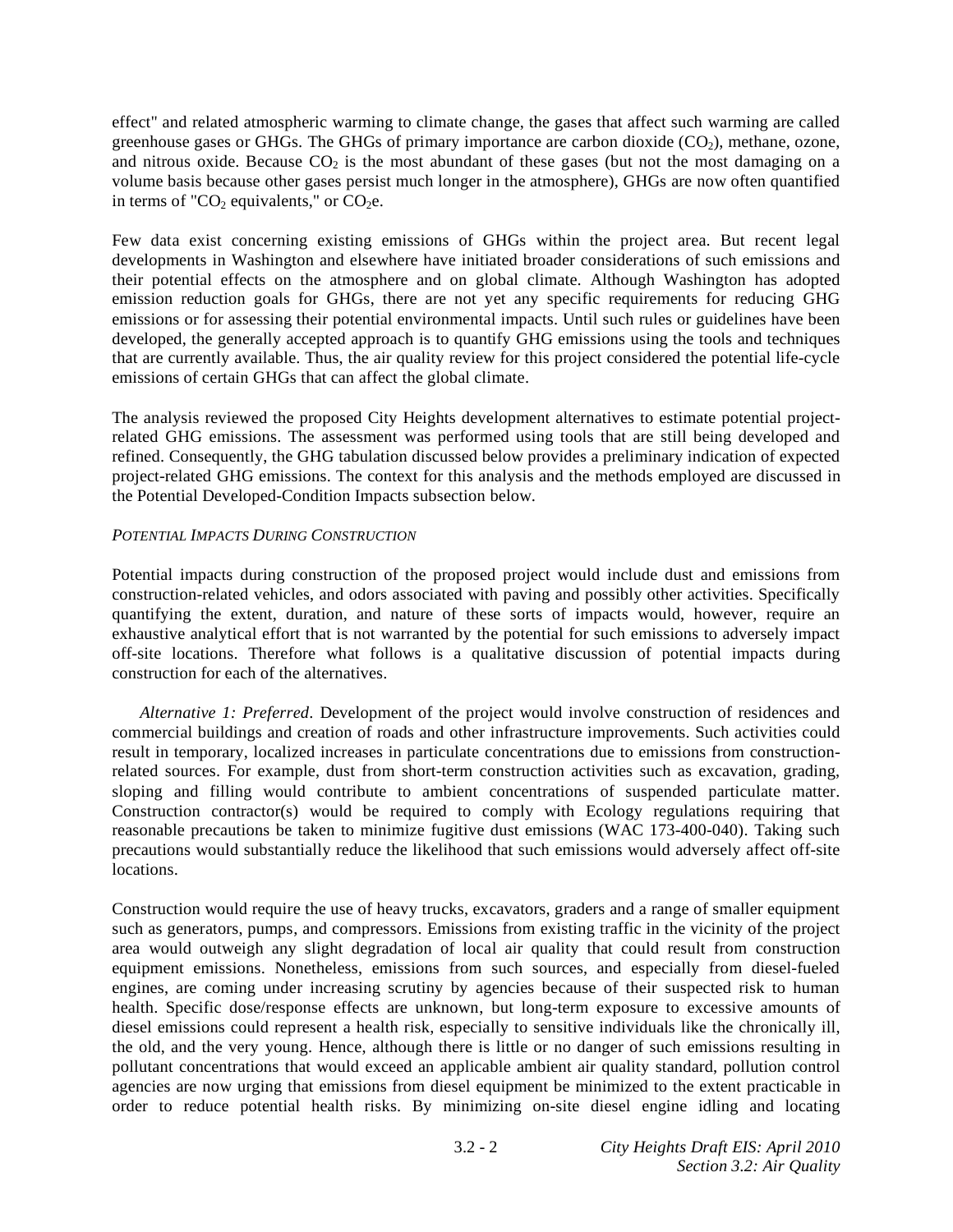combustion-fueled equipment as far as possible from newly built on-site or nearby off-site residences, diesel emissions would be unlikely to substantially affect air quality in the project vicinity.

Although some phases of construction would cause odors, particularly during paving operations using tar and asphalt, any odors related to construction would be short-term and unlikely to significantly affect the nearest residents. Construction contractor(s) would be responsible for complying with Ecology regulations that require the use of recognized good practice and procedures to reduce odors to a reasonable minimum if such odors were to interfere with an owner's use and enjoyment of their property (WAC 173-400-040).

Construction activities would also generate land-clearing debris. Washington State prohibits some outdoor burning of land-clearing debris in favor of alternative disposal methods (e.g., chipping and composting) to reduce risk to public health related to combustion emissions (WAC 175-425). For example, burning residential yard debris and land-clearing materials is banned in all Urban Growth Areas within Washington State. These prohibitions apply to most of the project site. To be consistent with these requirements and to minimize the potential for emissions from such activities to adversely affect people nearby, the project proponent has agreed to prohibit burning land-clearing debris and residential outdoor burning within the entire project area, including the area within the Cle Elum city limits.

With implementation of the controls required for the various aspects of construction activities, and with use of best management practices to minimize exposure of nearby people to prolonged exposure to emissions from diesel equipment, construction-related emissions associated with the City Heights project would not be expected to significantly affect air quality.

*Alternative 2: Reduced Residential Density*. Construction activities related to Alternative 2 would be the same as those described for Alternative 1, although Alternative 2 is slightly smaller in scope. Because either alternative would require approximately the same sort and duration of construction activities, potential emissions and regulatory requirements would be the same as described above, and potential construction-related impacts under Alternative 2 would be similar to those impacts described for Alternative 1.

*Alternative 3A: No Annexation – Development within the County under Single Ownership*. Construction activities would be the same under Alternative 3A as would be expected with Alternative 2, since either alternative would construct the same number and types of dwelling units and neighborhood commercial development, and the same approximate length of internal roadways. There would be no regulatory difference from an air quality perspective for the project to be developed within the County rather than within the City of Cle Elum. Because Alternative 3A would require the same sort and duration of construction activities, potential emissions and State/Federal regulatory requirements would also be the same as with Alternative 1 or 2, and potential construction-related impacts under Alternative 3A would be similar to those impacts described above for Alternative 1 or 2.

 *Alternative 3B: No Annexation – Development within the County under Multiple Ownerships*. Site development under Alternative 3B would be substantially smaller in scope than any of the other build alternatives: approximately 500 dwelling units compared to 985 or 875, and no commercial development. In addition, the development would be unlikely to occur as a coordinated effort between or among parcel owners. Although the amount of construction activity would be less and the timing of development would likely be more sporadic, the types of activities would still be similar though probably of shorter duration and scope. Therefore, the types of construction-related impacts would be similar to those previously described, but likely with less potential for impacts.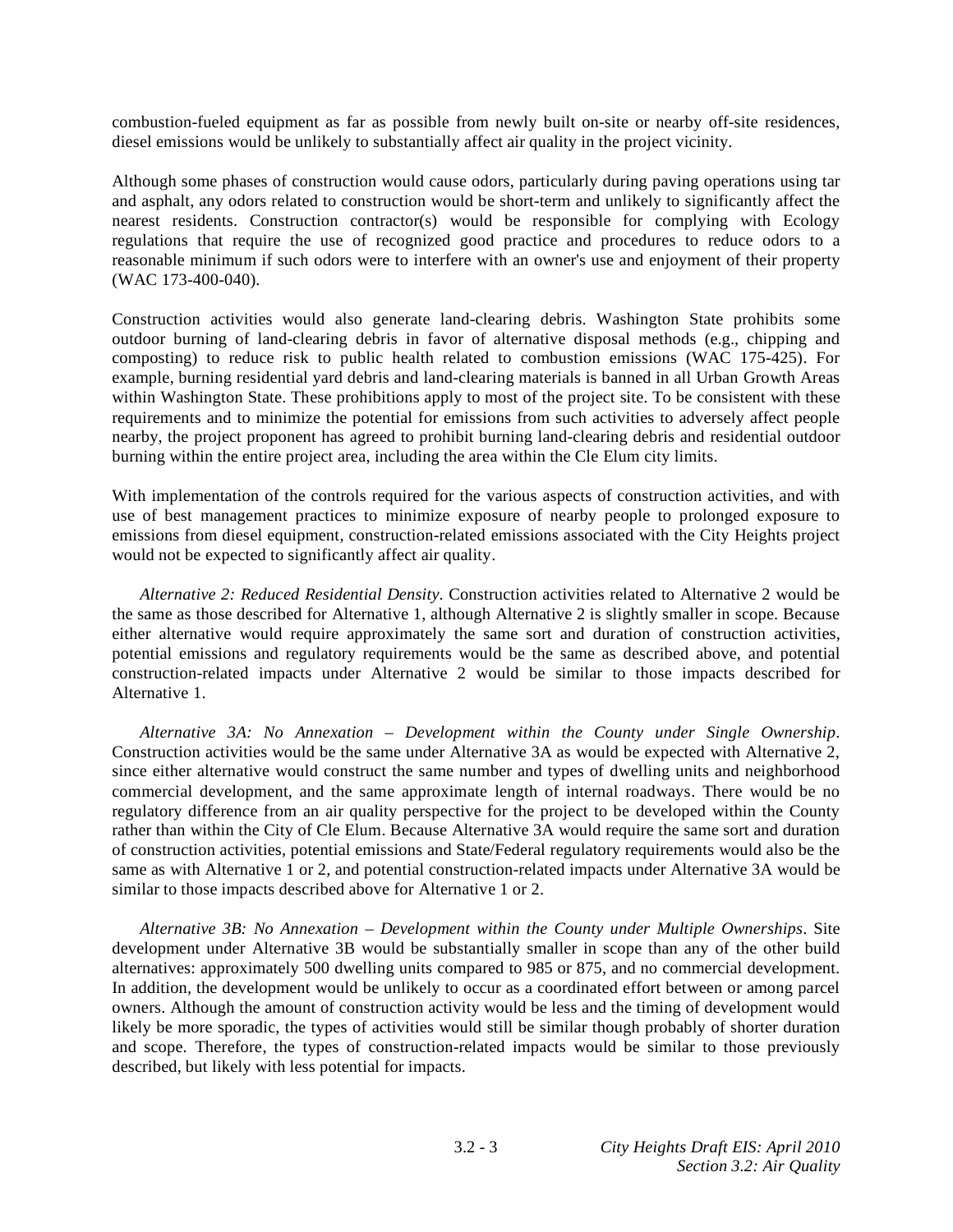*Alternative 4: No Action*. With the No Action Alternative, no development would occur on the property at this time. Therefore, no construction activities would be employed, and no constructionrelated air quality impacts would occur. There would be no change in existing conditions of dust, odors, or other air quality parameters on the site.

### *POTENTIAL DEVELOPED-CONDITION IMPACTS*

## **Residential Wood Burning Impacts**

Residential wood burning for space heating or aesthetic effects produces a variety of air contaminants, including relatively large quantities of carbon monoxide and course and fine particulate matter (PM10 and PM2.5, respectively). Under the City Heights Planned Mixed-Use development Alternatives 1, 2 or 3A, the covenants, conditions and restrictions (CC&Rs) of the development, plat restrictions, and/or building permit restrictions will be used to prohibit installation and use residential wood-burning appliances such as wood stoves or fireplaces. Instead, homes within the development equipped with fireplaces would use natural gas or propane appliances that would not result in significant pollutant emissions. This prohibition would prevent emissions of air pollution related to residential space heating with wood and avoid what might otherwise constitute a significant impact to air quality in the area under the alternatives within the proponent's direct control. Therefore, the developed condition of the project under Alternative 1, 2 or 3A would not be expected to result in more than minor emissions of any pollutants related to residential space heating or wood burning for aesthetic purposes.

With Alternative 3B, the project area would likely be developed by multiple parties. Separate development of each parcel would preclude the ability of the proponent to restrict residential woodburning appliances or to prohibit outdoor residential burning. Therefore under this alternative, emissions related to wood-burning would be more likely to occur, and potentially significant air quality impacts could result at locations near clusters of homes using wood heat or aesthetic wood burning.

### **Off-Site Traffic-Related Impacts**

Of the various air pollutant emissions from vehicles that are regulated, carbon monoxide (CO) is the pollutant emitted in the largest quantity. CO is therefore often used as an indicator of potential air quality issues related to traffic sources. The most frequently used approach for evaluating CO concentrations in the ambient air is to review (and possibly perform air quality modeling of) traffic conditions near projectaffected intersections. Accordingly, traffic conditions with the conceptual land use alternatives for the proposed City Heights development were considered based on the traffic impact analysis conducted for this project. (See Draft EIS Section 3.16 for additional information.)

A review based on EPA guidance regarding potential air quality impacts from transportation sources indicated projected traffic conditions at full build-out and occupancy in 2022 for any of the development alternatives would be unlikely to result in any significant air quality impacts. In accordance with EPA guidance, the review focused on signalized intersections with levels of service (LOS) D or worse (EPA 1992). Unsignalized intersections and signalized intersections with LOS C or better do not warrant analysis because by EPA definition, the operation of such intersections would have little or no potential to adversely affect air quality nearby. Projected LOS and average vehicle delays at signalized intersection during peak traffic periods suggest traffic conditions related to the development alternatives would *not* rise to the level of requiring quantitative analysis of possible CO levels. That is, projected future LOS and corresponding delays at the signalized intersections that would be most affected by the proposed project alternatives are projected to operate at LOS of B or better. Under these conditions, by definition in EPA guidance for considering potential traffic-related air quality impacts, the air quality effects of project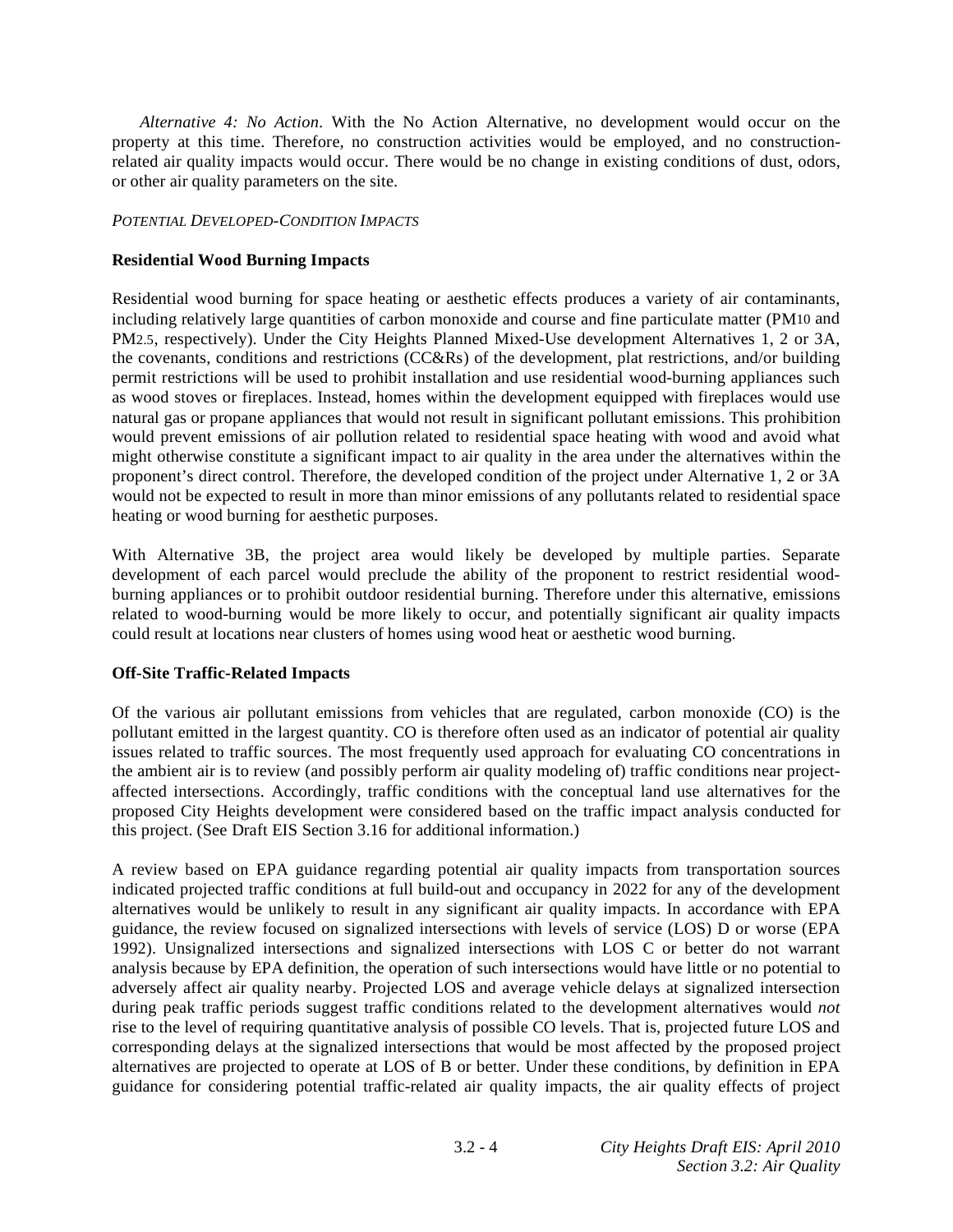traffic would be minor under any of the alternatives because if project-related delays at nearby intersections are minimal, resulting air quality conditions are unlikely to be substantially affected.

## **On-Site Operational Impacts**

Site development under Alternative 1, 2 or 3A would provide retail and business space in designated parcels along Summit View Road. Any potential air quality impacts to off-site locations from expected on-site commercial activities would be limited by both applicable ambient air quality standards and air quality nuisance rules (e.g., odor). These regulations are intended to protect sensitive individuals from unhealthy pollutant concentrations in ambient (outdoor) air and from detrimental effects on the use and enjoyment of property. Any regulated sources (e.g., a dry cleaner) would be subject to rules limiting pollutant emissions to minimize potentially unhealthy air quality concentrations to the nearest neighboring land uses. Any odor sources (e.g., a restaurant) would be subject to nuisance rules prohibiting effects that annoy neighbors. The potential for impacts perceived as annoying (as opposed to unhealthy) could still exist from some sources and activities despite their meeting applicable air quality rules, although this is unlikely due to the location of the commercial parcels identified on the conceptual land use plans and distance to nearest off-site neighbors.

With Alternative 3B, the 17 parcels that comprise the site would be developed under separate ownership without coordination. Existing informal recreational activities on and around the parcels would be likely to continue in the absence of coordinated development, so these activities would be less likely to be displaced or would be displaced more slowly as more gradual development occurs. These activities would likely include snowmobiling during the winter months, and the use of similar recreational equipment (e.g., motorcycles or other all-terrain vehicles) the rest of the year. As the area grows, any increases in the use of internal combustion engine-driven equipment would increase emissions of air pollutants associated with fuel burning. Such emissions could be perceived as odors in the vicinity of homes, primary use trails, or roads. But these emissions would be unlikely to have significant impacts on localized air quality conditions because the use of recreational equipment on the site would be relatively few in number, over a fairly large and dispersed area, and for relatively short periods of time.

With the No Action Alternative, the potential for air quality impacts associated with informal recreational use of the site would be similar to that described above with Alternative 3B. There would be no construction-related emissions generated on-site with Alternative 4.

In general, with the exception of potential impacts related to open burning or residential wood burning that would be most likely to occur with Alternative 3B development under separate ownership, the developed-condition of the project under any of the conceptual land use alternatives would be unlikely to result in any significant air quality impacts.

### **Greenhouse Gas Emissions**

Vehicles are a significant source of GHG emissions primarily through the burning of gasoline and diesel fuels. National estimates indicate the transportation sector (including on-road and construction vehicles, airplanes and boats) accounts for 30 percent or more of total domestic  $CO<sub>2</sub>$  emissions. Estimates for Washington State suggest that transportation accounts for nearly half of GHG emissions because our State relies heavily on hydropower for electricity, unlike other states that rely more heavily on fossil fuels (coal, petroleum, and natural gas) to generate power. The next largest contributors to total gross GHG emissions in Washington are about 20 percent each in fossil fuel combustion in the residential, commercial, and industrial sectors; and in electricity consumption. Solid waste contributes about 2 percent (Ecology 2008).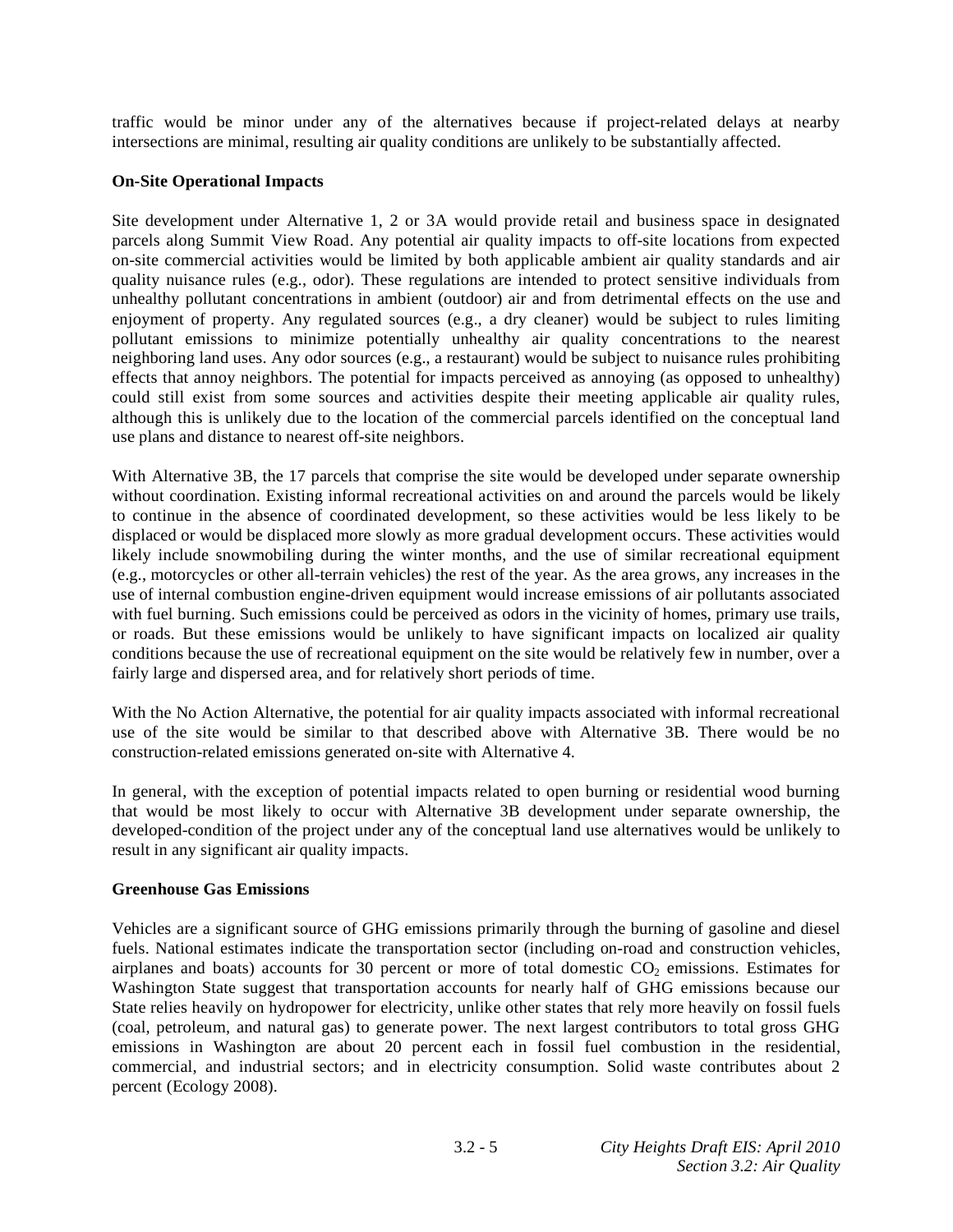Compared to the "criteria" air pollutants like carbon monoxide and fine particulate matter, GHGs have only recently been recognized as an issue for consideration during the environmental review of proposed projects. CO2 is not considered an air "pollutant" based on direct health-related impacts, so it is not subject to ambient standards used to gauge pollutant concentrations in the air. Instead, approaches to managing CO2e emissions are based on controls aimed at first slowing down and then reducing overall atmospheric concentrations over time. On the local level, GHG management is typically aimed at transportation and land use planning and/or energy conservation associated with proposed new development or redevelopment.

In response to the issue of climate change on a global or regional scale, several states and many local jurisdictions are now taking steps to begin reducing GHG emissions. For example, the States of California, Massachusetts, and Washington have adopted GHG emission reduction goals similar to those included in the Kyoto Protocol, the widely-adopted international guideline intended to address this issue. In addition, numerous cities have adopted similar goals and have begun implementing programs to begin quantifying GHG emissions in order to eventually begin reducing them. The U.S. Environmental Protection Agency (EPA) has recently joined the effort to quantify and reduce  $CO<sub>2</sub>$  emissions, but this effort has only just begun. Although recent legislation in Washington State established GHG emission reduction targets in future years and set specific emission targets for some sources, there are as yet no specific emission reduction requirements or targets that apply to land use projects. Nor are there generally accepted emission level "impact" thresholds that provide effective means to assess potential localized impacts of GHG emissions.

The GHG emissions assessment for the City Heights project was performed using tools that are still being developed and refined. Procedures for calculating, analyzing, and interpreting the implications of greenhouse gas emission generation from site-specific land use proposals are still in their earliest stages. There is no uniform guidance at the State level (i.e., from the Washington Department of Ecology), nor from local jurisdictions other than King County, Washington. Consequently, the GHG tabulation reported below is a preliminary indication of expected project-related GHG emissions based on a modified version of the King County emission tabulation tool.<sup>2</sup> For purposes of this analysis, this tool was modified to reflect project-specific data where possible. In accordance with findings regarding the primary sources of GHG emissions, this tabulation focused on three areas/sources of emissions described below. A summary tabulation is presented in Table 3.2-1.

- Building materials and processes (Embodied emissions). This portion of the calculation considered both the "upstream" (i.e., mining, harvest, manufacturing, and transport) and the "downstream" (i.e., subsequent, "in place" use and maintenance) of building materials. The default values applied in the King County tool were modified to reflect averages based on materials expected to be used in the proposed development (instead of applying averages based on all possible materials combined).<sup>3</sup>
- Post-development energy usage (Energy). This element considered energy consumption in terms of British thermal units (btus) consumed by use of electricity and natural gas for providing space heating and power for household uses. The default values were modified to reflect estimates of Pacific Northwest energy usage (instead of national averages).<sup>4</sup>

<sup>1</sup> 2 The tabulation of GHGs was based on a calculation procedure issued by King County in December 2007.

<sup>3</sup> Athena EcoCalculator for assemblies, version 2.3 – Northern USA low-rise building evaluation tool was used instead of the default values in the King County spreadsheet tool. instead of the default values in the King County spreadsheet tool.<br><sup>4</sup> Residential building energy consumption was updated based on most current energy use data for the Pacific

Northwest region (Energy Information Association 2006).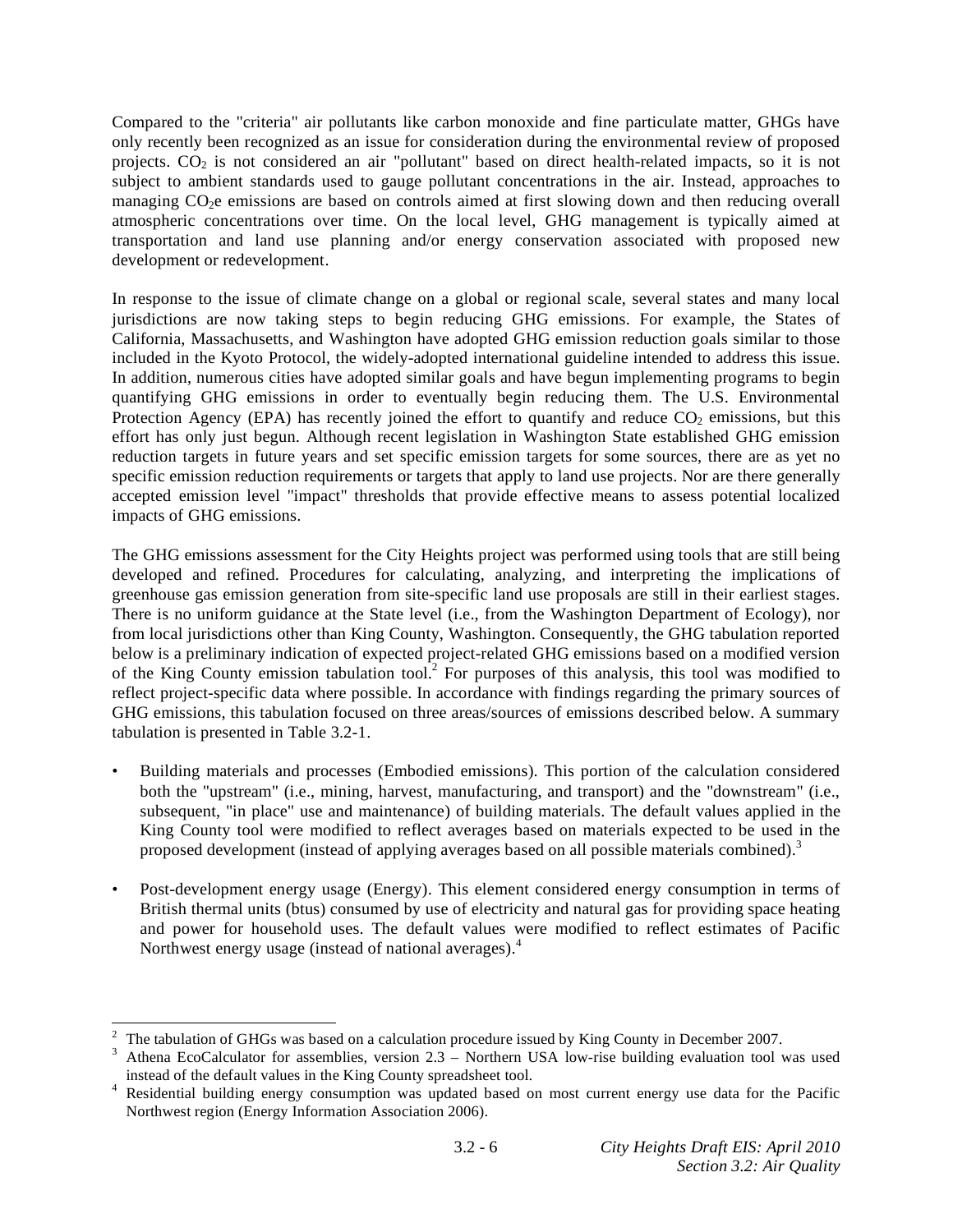• Transportation (Transport). This component considered GHG emissions related to vehicle use by people living in the fully built-out development. Here again, one critical default value was modified to reflect updated annual vehicle miles traveled (VMT) and current miles per gallon vehicle ratings.<sup>5</sup>

The estimated  $CO<sub>2</sub>$  equivalent emissions shown in Table 3.2-1 represent the life cycle GHG emissions of the City Heights conceptual land use alternatives; that is, the cumulative emissions over the useful life of the homes and commercial buildings expected to be built in the project. The useful life of single-family detached homes was assumed to be about 58 years, the life of attached dwelling units about 80 years, and the useful life of retail buildings about 63 years (King County 2007).

|                                                                                                                                                     |          |                          | Emissions per Unit or per Thousand Square Feet |        |           | Life cycle            |
|-----------------------------------------------------------------------------------------------------------------------------------------------------|----------|--------------------------|------------------------------------------------|--------|-----------|-----------------------|
|                                                                                                                                                     |          | Square Ft                | (MTCO <sub>2</sub> e)                          |        |           | Emissions             |
| Type of Use                                                                                                                                         | # Units  | (thousands)              | Embodied                                       | Energy | Transport | (MTCO <sub>2</sub> e) |
| <b>Alternative 1 Development (Preferred)</b>                                                                                                        |          |                          |                                                |        |           |                       |
| <b>Detached Homes</b>                                                                                                                               | 690      | $-$                      | 55                                             | 1,082  | 637       | 1,186,954             |
| <b>Attached Homes</b>                                                                                                                               | 295      | --                       | 30                                             | 1,096  | 616       | 514,078               |
| Retail<br>(other than mall)                                                                                                                         |          | 20.0                     | 22                                             | 496    | 199       | 14,320                |
| Pavement<br>primary roads                                                                                                                           | --       | 919.1                    | $\overline{\phantom{a}}$                       | $-$    | --        | 45,955                |
| <b>Total Alternative 1</b>                                                                                                                          |          |                          |                                                |        |           | 1,761,307             |
| <b>Alternative 2 or 3A</b>                                                                                                                          |          |                          |                                                |        |           |                       |
| <b>Detached Homes</b>                                                                                                                               | 488      | $- -$                    | 55                                             | 1,082  | 637       | 839,469               |
| <b>Attached Homes</b>                                                                                                                               | 383      | $- -$                    | 30                                             | 1,096  | 616       | 667,430               |
| Retail<br>(other than mall)                                                                                                                         |          | 40.0                     | 22                                             | 496    | 199       | 28,640                |
| Pavement<br>primary roads                                                                                                                           |          | 775.4                    | $-$                                            | $-$    |           | 38,770                |
|                                                                                                                                                     |          |                          | <b>Total Alternative 2 or 3A</b>               |        |           | 1,574,309             |
| <b>Alternative 3B</b>                                                                                                                               |          |                          |                                                |        |           |                       |
| <b>Detached Homes</b>                                                                                                                               | 500      | $\overline{\phantom{a}}$ | 55                                             | 1,082  | 637       | 884,468               |
| <b>Attached Homes</b>                                                                                                                               | $\Omega$ | $- -$                    | 30                                             | 1,096  | 616       | $\Omega$              |
| Retail<br>(other than mall)                                                                                                                         |          | 0.0                      | 22                                             | 496    | 199       | $\boldsymbol{0}$      |
| Pavement<br>primary roads                                                                                                                           |          | 775.4                    | --                                             | --     | --        | 38,770                |
| <b>Total Alternative 3B</b>                                                                                                                         |          |                          |                                                |        |           | 923,238               |
| MTCO <sub>2</sub> e means metric tons of CO <sub>2</sub> equivalent gases. A metric ton $\approx$ 1.1 short (i.e., standard US) tons (at 2,000 lbs) |          |                          |                                                |        |           |                       |

Table 3.2-1. Estimated project-related life cycle greenhouse gas emissions (ENVIRON International Corporation 2009).

 5 Revised annual vehicle miles traveled in the King County spreadsheet tool using updated WSDOT data and current EPA vehicle emissions data.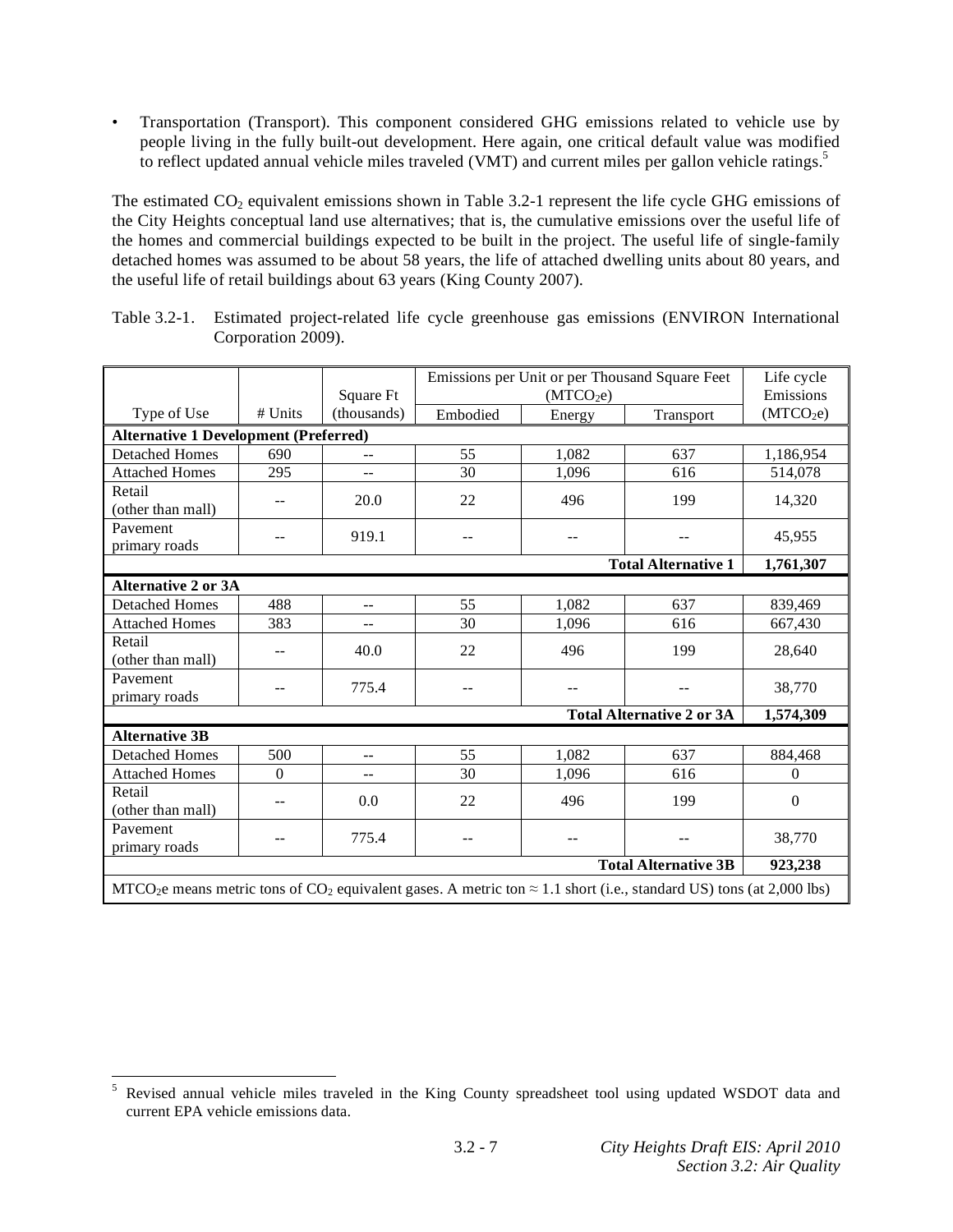*Alternative 1: Preferred*. The largest quantity of greenhouse gas emissions would be generated under Alternative 1. This alternative would include the largest number of residential units and the paving of the most primary roads compared to the other build alternatives.

*Alternative 2: Reduced Residential Density*. Compared to Alternative 1, Alternative 2 would emit less greenhouse gases over the life span of the project due primarily to development of fewer single-family detached homes (because these dwelling units require more resources to construct and use more energy to operate than do attached dwelling units).

*Alternative 3A: No Annexation – Development within the County under Single Ownership*. Greenhouse gas emissions with Alternative 3A would be the same as those calculated for Alternative 2 due to the same type and number of dwelling units and commercial space. Total greenhouse gas emissions under Alternative 3A would be less than with Alternative 1.

 *Alternative 3B: No Annexation – Development within the County under Multiple Ownerships*. Singlefamily residences are likely to be the only type of building constructed under Alternative 3B. Compared to the other alternatives, this development also would be less dense. These factors combine to make this the lowest greenhouse gas emissions options of the action alternatives being considered.

*Alternative 4: No Action.* With the No Action Alternative, the site would not be developed at this time, and no additional greenhouse gas emissions would be expected. If the project site were to remain undeveloped, vegetation on the property would continue to serve a beneficial effect from a greenhouse gas perspective – emitting no GHGs, and absorbing GHGs generated by other sources in the surrounding environment.

There are as yet no particular means to gauge whether the GHG emissions that would result from any of the conceptual land use alternatives would constitute an "impact" in terms of their potential effects on climate. Current guidance in this area simply indicates the need to estimate  $CO<sub>2</sub>e$  emissions with the intent to compile data for use in later discussions of this issue. And although it would be useful to put these emissions into perspective based on comparisons with similar sorts of projects, no truly comparative data yet exist.

#### *MITIGATION MEASURES*

*Mitigation Measures Included in the Development Proposal*. The project proponent (Northland Resources) has committed to prohibit residential wood-burning devices for space heating or aesthetics, and outdoor burning through Covenants, Conditions & Restrictions (CC&Rs) to be enforced by the Homeowners Association. The City will further enforce these restrictions through plat conditions and/or building permit conditions. These commitments will preclude the discharge of potentially significant sources of fine particulates and other pollutants to the air with Alternative 1, 2 or 3A. It is not known at the time of this writing whether there will be any additional features incorporated into the proposed development to minimize potential greenhouse gas emissions. The analysis identifies no need to mitigate traffic-related emissions for purposes of maintaining good air quality, based on acceptable Level of Service operating conditions at signalized intersections within the study area.

*Applicable Regulations*. Construction activities would be required to comply with Ecology's fugitive dust and odor emissions regulations cited in WAC 173-400-040 and outdoor burning prohibitions in WAC 175-425. There are no other applicable regulations that require specific mitigation measures.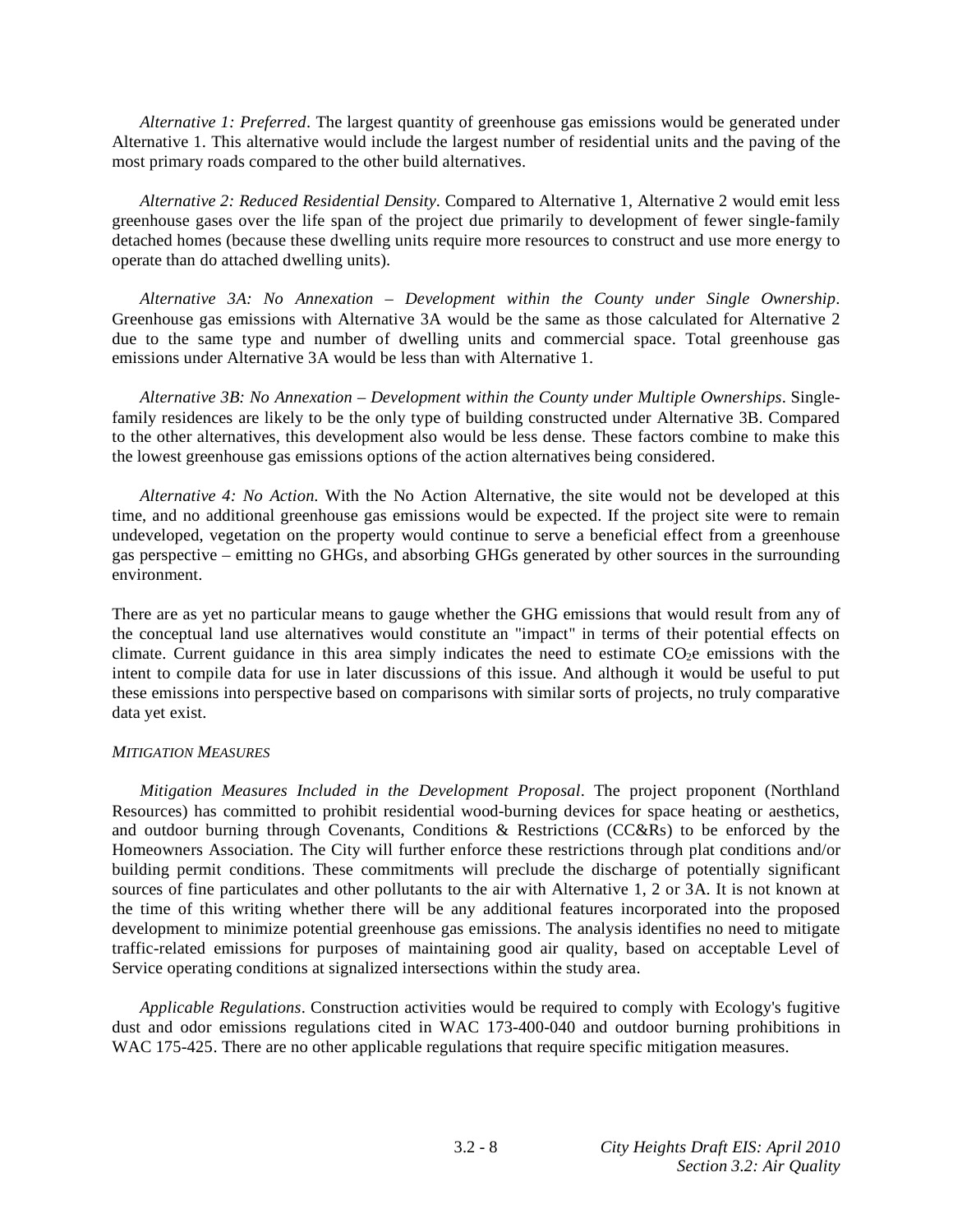#### *Other Recommended Mitigation Measures*

#### **Construction-Related Emissions**

 Although significant air quality impacts related to construction are not anticipated, the potential for temporary, local degradation of air quality from construction activities could be minimized by development and implementation of a plan for minimizing dust and other emissions by applying best management practices. The Associated General Contractors of Washington's *Guide to Handling Fugitive Dust from Construction Projects* provides practical examples of suggested best management practices necessary to comply with air quality regulations involved in the construction process. The following is a list of possible mitigation measures specified in the guide that could be implemented to reduce potential temporary air quality impacts during construction of the project.

- Use only equipment and trucks that are maintained in optimal operational condition.
- Require all off-road equipment to be retrofitted with emission reduction equipment (that is, require participation in program similar to the Puget Sound region Diesel Solutions Program by project sponsors and contractors).
- Use biodiesel or other lower emission fuels for vehicles and equipment.
- Encourage trip-reduction strategies for construction workers (to the extent practical).
- Stage construction to minimize overall transportation system congestion and delays to reduce regional emissions of pollutants during construction.
- Implement restrictions on construction truck idling (for example, limit idling to a maximum of 5 minutes).
- Locate construction staging zones where diesel emissions will not be noticeable to the public or be near sensitive populations such as the elderly and the young.
- Spray exposed soil with water or other suppressant to reduce emissions of PM10 and deposition of particulate matter.
- Pave or use gravel on staging areas and roads that would be exposed for long periods.
- Cover all trucks transporting materials, wet materials in trucks, or provide adequate freeboard (space from the top of the material to the top of the truck bed), to reduce PM10 emissions and deposition during transport.
- Provide wheel washers to remove particulate matter that would otherwise be carried off-site by vehicles to decrease deposition of particulate matter on area roadways.
- Remove particulate matter deposited on paved, public roads, sidewalks and bicycle and pedestrian paths to reduce mud and dust; sweep and wash streets frequently to reduce emissions.
- Cover dirt, gravel and debris piles as needed to reduce dust and wind-blown debris.
- Route and schedule construction trucks to reduce delays to traffic during peak travel times to reduce air quality impacts caused by a reduction in traffic speeds.

### **Greenhouse Gas Emissions**

 No GHG-reducing mitigation measures have been included in the proposed project. Although there are no specific requirements to do so, some factors could be included into the proposed development to reduce CO<sub>2</sub>e emissions over the life of the project. Options include applying Built Green or LEED<sup>®</sup>certified/Energy Star standards to the development, and/or the incorporation of Low Impact Development